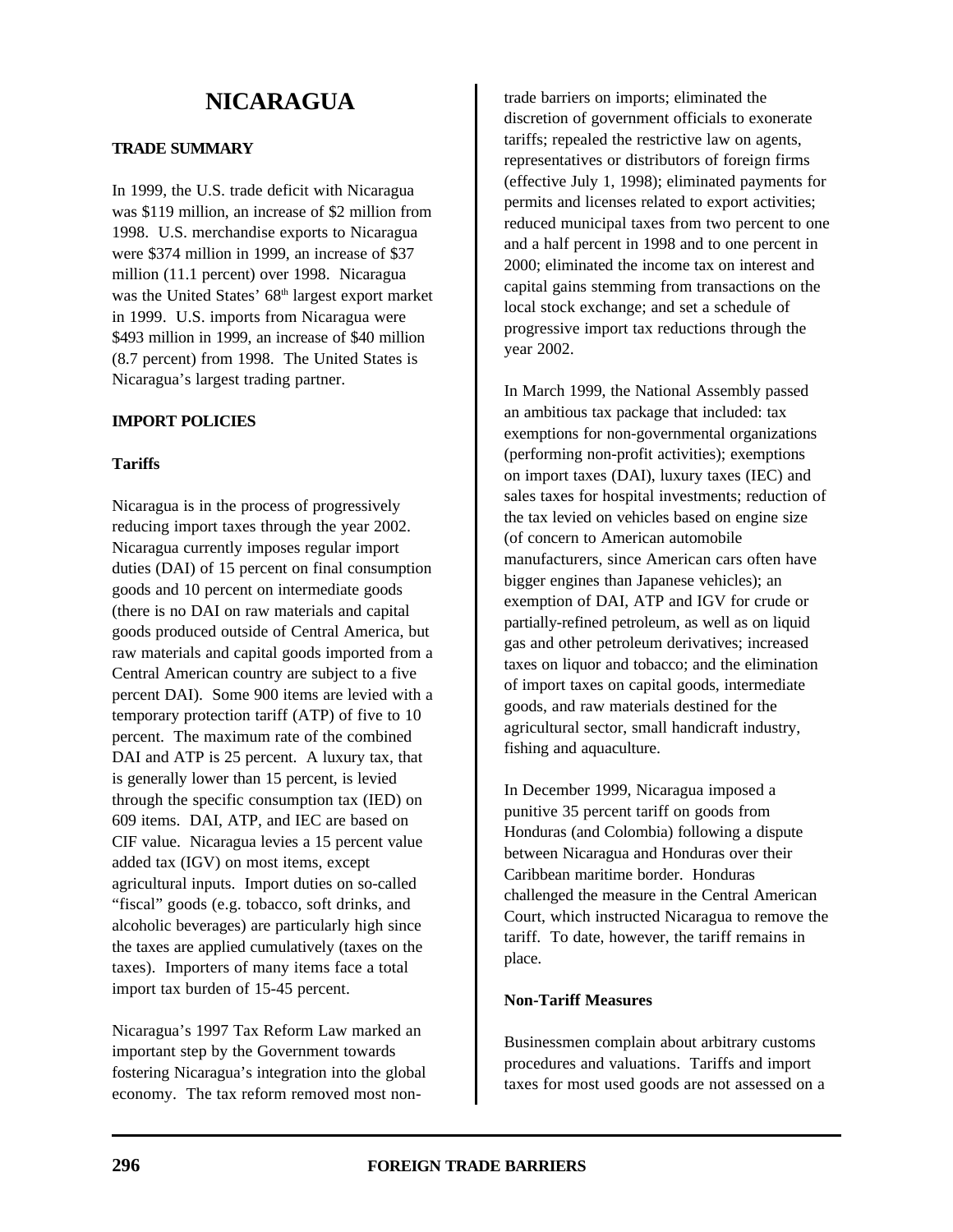CIF/bill of lading basis, but rather on an arbitrary reference price determined by Customs at the time of entry (which can be significantly higher than the actual price paid). Presentation of a bill of sale (or other evidence of purchase price) that is certified by a Nicaraguan consular official is often, but not always, accepted by customs inspectors as proof of the value of used goods. For instance, the tax reform law establishes that used vehicle values will be assessed by using the most recent version of the "blue book", regardless of the mechanical condition of the vehicle. This system must be phased out by September 3, 2000, Nicaragua's deadline for implementation of the WTO Customs Valuation Agreement, which does not provide for the use of arbitrarily-established prices in determining customs valuation.

Nicaragua's 1997 Tax Reform Law eliminated the price-band mechanism. In November 1999, the Nicaraguan Government issued a decree that raised existing taxes by 15 percent on rice, yellow corn and sorghum, raising taxes to as high as 45 percent, although still within Nicaragua's WTO bound rates. This decree is renewed every 30 days. The Government has said it will lower these tariffs once world prices for these commodities rebound.

## **GOVERNMENT PROCUREMENT**

The 1981 Law of Administrative Contracting by the State, Decentralized Autonomous Agencies, and Municipalities sets out clear guidelines for government procurement. However, in practice, many government agencies and state-owned companies engage in direct purchasing outside of the framework of this law. On December 2, 1999, the National Assembly passed a new law on government contracts aimed at improving transparency in government procurement. Nicaragua is not a signatory to the WTO Agreement on Government Procurement.

# **INTELLECTUAL PROPERTY RIGHTS PROTECTION**

On January 7, 1998, Nicaragua signed a Bilateral Intellectual Property Rights Agreement with the United States – the first such agreement in Central America. The Agreement, which had been under negotiation for four years, covers copyrights, patents, trademarks, semiconductor layout designs, encrypted program-carrying satellite signals, trade secrets, and industrial designs. The Agreement addresses criminal and civil penalties for infractions and appears to provide a level of protection that exceeds commitments in the WTO Agreement on Trade-Related Aspects of Intellectual Property Rights (TRIPS). The Agreement called for full implementation by mid-1999 – a deadline Nicaragua was unable to meet. However, by the end of 1999, the Nicaraguan National Assembly had passed updated laws on copyright protection, protection of plant varieties, and satellite signals.

Piracy of sound and video recording, as well as U.S. satellite signal and broadcast theft, remains a problem in Nicaragua. In July 1999, the National Assembly passed copyright legislation that will greatly strengthen copyright protection. Violators will now face fines and jail sentences. A complementary law on television programming carriers was passed in November 1999. Nicaragua became a signatory to the Berne Convention in 1999. Nicaragua is also a signatory to the following copyright conventions: the Mexico Convention on Literary and Artistic Copyright; the Buenos Aires Convention on Literary and Artistic Copyrights; the Inter-American Copyright Convention; the Universal Copyright Convention (the 1952 Geneva Convention and the 1971 Paris Convention); and the Brussels Satellite Convention.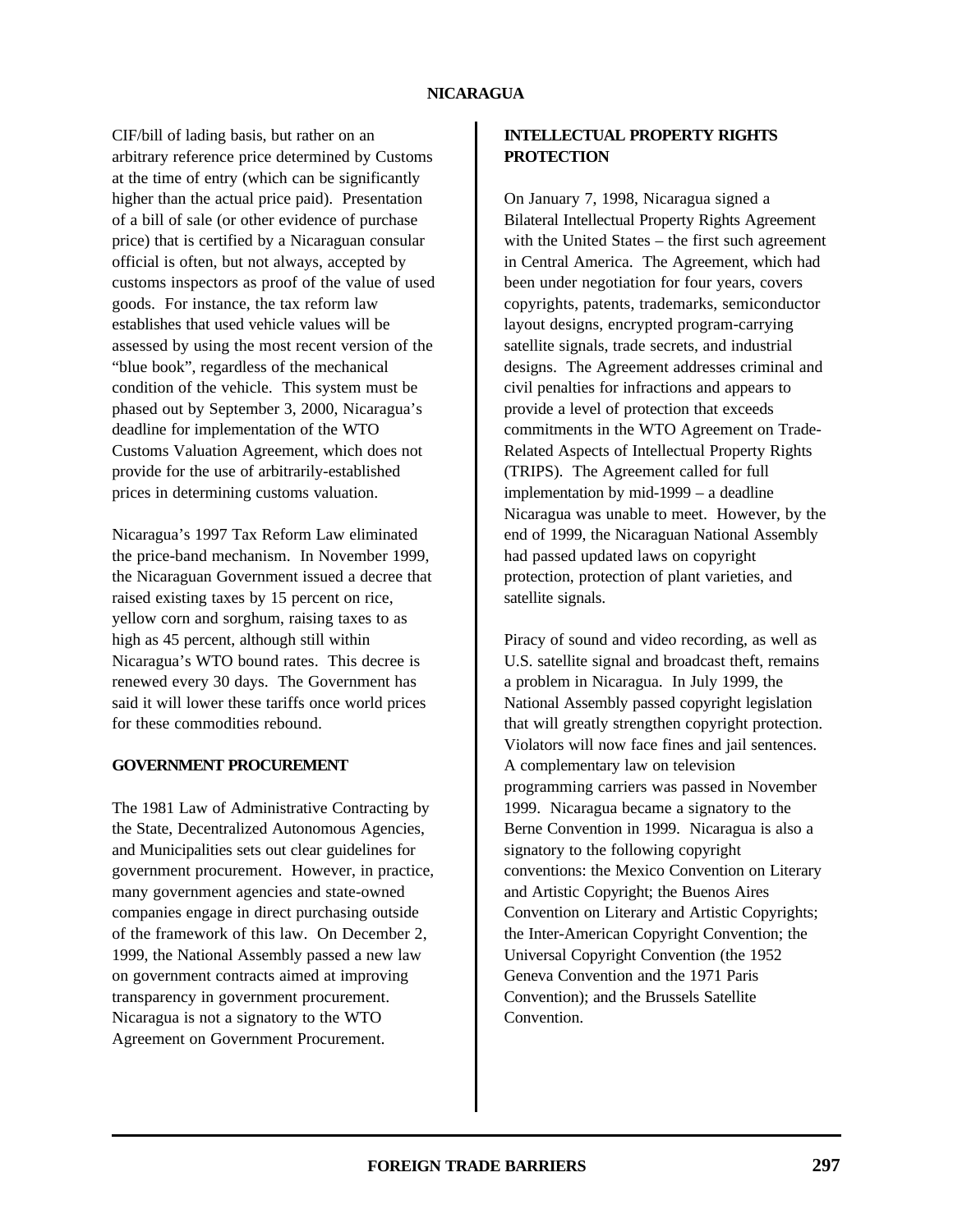### **NICARAGUA**

#### **Patents**

Nicaragua's patent law dates from 1899 and appears not to meet international standards for term of protection and patentability. Protection is limited by short patent terms (10 years). In February 1996, the National Assembly ratified the Paris Convention for the Protection of Industrial Property. In April 1997, Nicaragua approved the technical part of the Central American Convention on Industrial Property (Inventions and Industrial Designs), although this has not yet come into effect. New patent legislation is awaiting consideration by the National Assembly. In 1999 the National Assembly approved a new Law for the Protection of Plant Varieties which conforms to the Convention of the International Union for the Protection of Plant Varieties (UPOV, 1978).

#### **Trademarks**

Trademark infringement remains a problem area. Current Nicaraguan procedures allow individuals to register a trademark without restriction, at a low fee, for a period of 15 years. Nicaragua signed and ratified the Central American Convention for the Protection of Industrial Property and its Protocol of Modification (trademarks and distinctive signs). However, Nicaragua has not ratified the amendment to the Protocol, and neither the Convention nor the Protocol will take effect until the other Central American countries sign it. The Convention is intended to ensure compatibility with the Paris Convention and Uruguay Round TRIPS provisions. An updated draft law on trademarks is being reviewed by the Government for submission to the National Assembly.

#### **SERVICES BARRIERS**

Nicaragua has ratified its commitments under the 1997 WTO Financial Services Agreement. Nicaragua has WTO commitments covering most banking services (acceptance of deposits, lending leasing, guarantees, and foreign exchange services), but it has no commitments in securities, asset management, or other (noninsurance) financial services. Nicaragua allows foreign banks to operate either as 100 percent owned subsidiaries or as branches.

# **INVESTMENT BARRIERS**

Sandinista-era confiscation cases of U.S. citizenowned investments or properties continue to create questions about the rule of law and respect for private property in Nicaragua. While the Government has made some progress, several valuable properties remain in the hands of a government holding company awaiting fair compensation or return to the rightful owners. Property claimants have been denied access to the Nicaraguan courts for over two years through suspensions of legal actions on property-related lawsuits in anticipation of the creation of new mediation and arbitration services. The Government continues to offer only bonds as a means of compensation and has not implemented other forms of restitution, such as the exchange of government-held property or other assets of equivalent value. The United States continues to press Nicaragua to improve its resolution of expropriation cases.

In order to receive the benefit of the 1991 Foreign Investment Law – which provides guaranteed repatriation of profits and repatriation of original capital three years after the initial investment – investments must be approved by an interagency Foreign Investment Committee. These approvals can be timeconsuming and contain criteria – e.g., approval by the Nicaraguan Environmental Agency – that lack clear definition. Investments may be made without Foreign Investment Committee approval, but such investments do not enjoy repatriation guarantees. However, there are no foreign exchange controls currently imposed in Nicaragua to prevent the free exchange of currency and repatriation of profits.